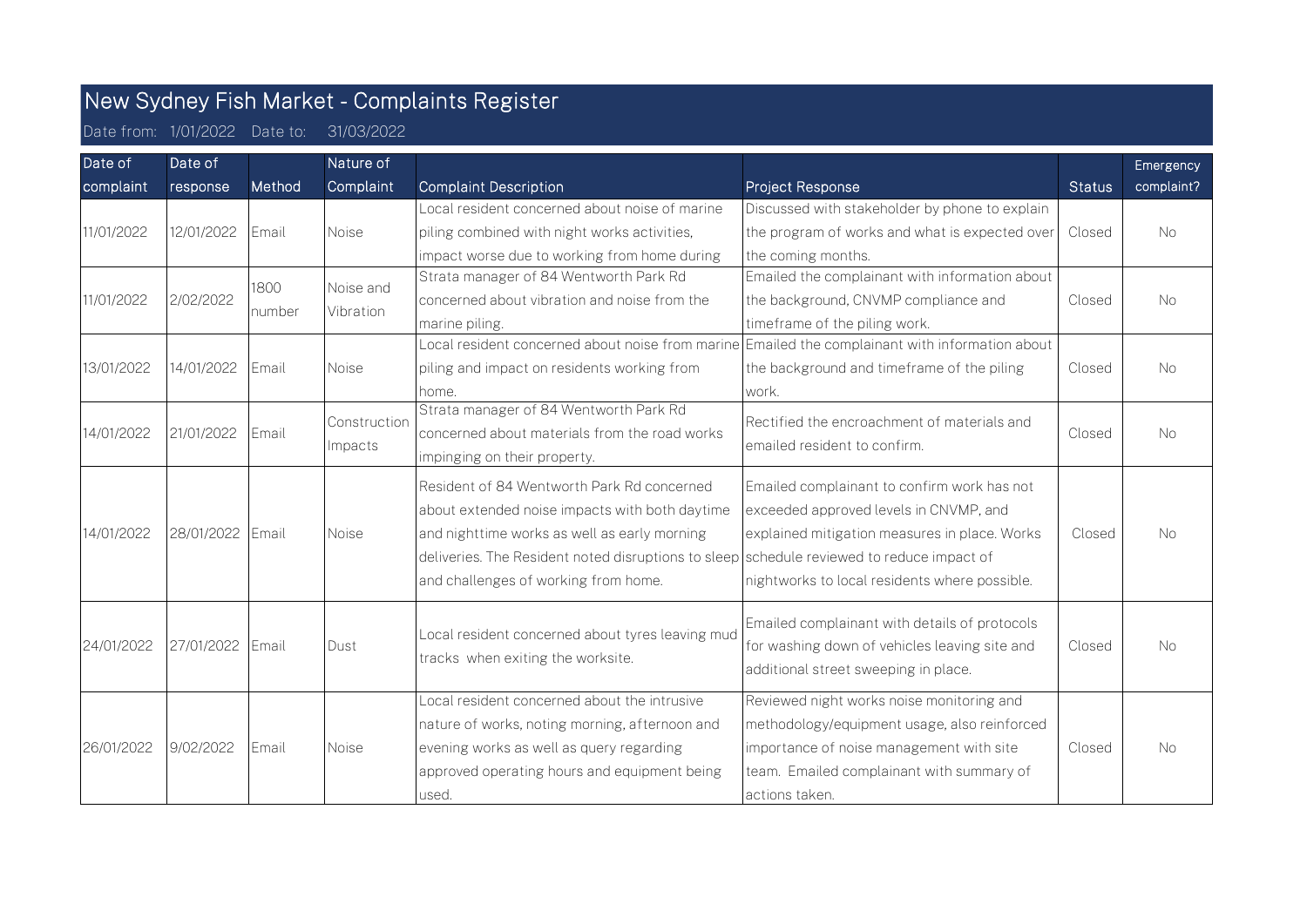| Date of    | Date of          |         | Nature of     |                                                                                                                                                                                                   |                                                                                                                                                                                                    |               | Emergency  |
|------------|------------------|---------|---------------|---------------------------------------------------------------------------------------------------------------------------------------------------------------------------------------------------|----------------------------------------------------------------------------------------------------------------------------------------------------------------------------------------------------|---------------|------------|
| complaint  | response         | Method  | Complaint     | <b>Complaint Description</b>                                                                                                                                                                      | <b>Project Response</b>                                                                                                                                                                            | <b>Status</b> | complaint? |
| 28/01/2022 | 3/02/2022        | Email   | Work hours    | Strata manager of 84 Wentworth Park Rd enquiry<br>regarding work hours and why site gates would<br>be open at 6:30am.                                                                             | Emailed complainant explaining that access is<br>allowed for site staff before work commences.                                                                                                     | Closed        | <b>No</b>  |
| 2/02/2022  | 4/02/2022        | Email   | <b>Noise</b>  | Strata manager of 84 Wentworth Park Rd<br>concerned regarding the noise from night works<br>activities.                                                                                           | Revised the night works noise monitoring and<br>methodology/equipment usage, reinforced<br>importance of noise management with site<br>team. Emailed complainant with summary of<br>actions taken. | Closed        | No.        |
| 2/02/2022  | 4/02/2022        | Email   | Night works   | Strata manager of 84 Wentworth Park Rd<br>regarding scheduling of night works. Ongoing<br>correspondence.                                                                                         | Emailed the complainant with information about<br>the background, CNVMP compliance and<br>scheduling of work.                                                                                      | Closed        | No.        |
| 7/02/2022  | 8/02/2022        | Email   | <b>Noise</b>  | Local resident concerned about noise from piling<br>activities and challenges of working from home as the background, the CNVMP and timeframe of<br>well as impact on local high school students. | Emailed the complainant with information about<br>the piling work.                                                                                                                                 | Closed        | No.        |
| 7/02/2022  | 15/02/2022       | Via DPE | Site Incident | Complaint re incident on Bridge Rd with site<br>traffic controllers.                                                                                                                              | Investigated the incident with staff and<br>responded with findings.                                                                                                                               | Closed        | <b>No</b>  |
| 8/02/2022  | 10/02/2022 Email |         | Noise         | Local resident concerned about noise from piling<br>activities. Follow up emails received.                                                                                                        | Emailed the complainant with information about<br>the background, CNVMP compliance and<br>timeframe of the piling work.                                                                            | Closed        | <b>No</b>  |
| 17/02/2022 | 23/02/2022 Email |         | Noise         | Local resident concerned about noise from piling<br>activities.                                                                                                                                   | Emailed the complainant with information about<br>the background, CNVMP compliance and<br>timeframe of the piling work.                                                                            | Closed        | <b>No</b>  |
| 24/03/2022 | 7/04/2022        | Email   | Parking       | Strata Manager of 84 Wentworth Park Road<br>regarding project workers parking in the vicinity.                                                                                                    | Emailed details of the Green Travel Plan and<br>committed to continue reinforcing this message<br>to site workers.                                                                                 | Closed        | No.        |
| 25/03/2022 | 25/03/2022 Email |         | Reporting     | Strata Manager of 84 Wentworth Park Rd<br>regarding incorrect construction hours annotated<br>in July 2021 Noise and Vibration Report and all<br>subsequent reports.                              | Error noted, notation made in March report<br>fixing the mistake and specificying updated<br>hours supersede previous reports.                                                                     | Closed        | No.        |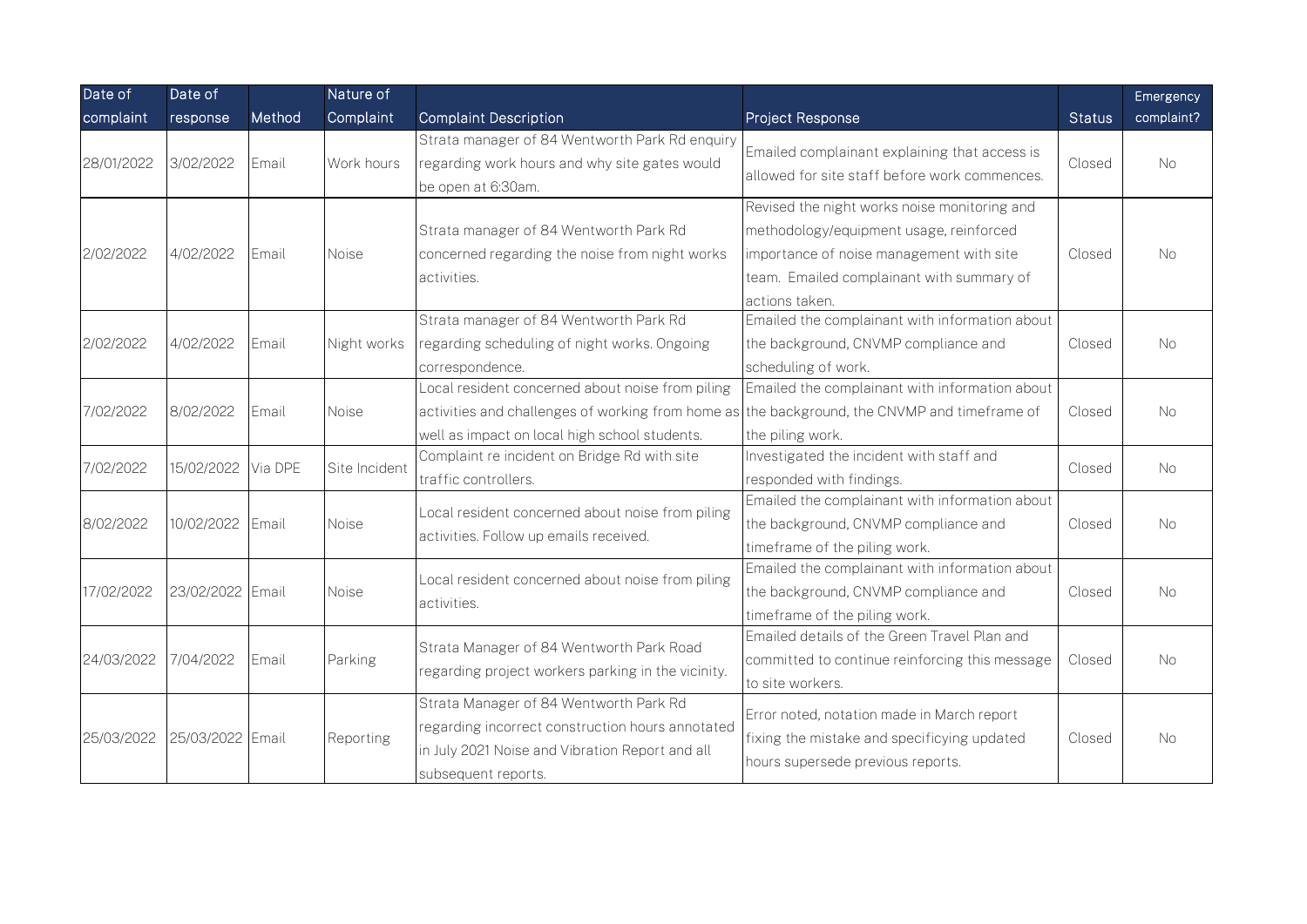| Date of    | Date of                         |        | Nature of           |                                                                                                                                                                            |                                                                                                                                                                                           |               | Emergency  |
|------------|---------------------------------|--------|---------------------|----------------------------------------------------------------------------------------------------------------------------------------------------------------------------|-------------------------------------------------------------------------------------------------------------------------------------------------------------------------------------------|---------------|------------|
| complaint  | response                        | Method | Complaint           | <b>Complaint Description</b>                                                                                                                                               | Project Response                                                                                                                                                                          | <b>Status</b> | complaint? |
| 25/03/2022 | 25/03/2022 1800 call            |        | Noise               | Complaint from local resident regarding noise of<br>marine piling.                                                                                                         | Explained why marine piling is happening and<br>the respite/mitigation measures in place.                                                                                                 | Closed        | No.        |
| 24/03/2022 |                                 | Email  | Pedestrian          | Complaint from local resident who uses Glebe<br>Foreshore walk. Concerned about pedestrian<br>safety and wants traffic lights where the<br>foreshore walk meets Bridge Rd. | Referred to Transport for NSW for their<br>response.                                                                                                                                      | Open          | No.        |
| 27/03/2022 | 4/04/2022                       | Email  | Reporting           | Strata Manager of 84 Wentworth Park Rd<br>regarding noise monitoring data and exclusion<br>due to inclement weather.                                                       | Checked with environmental consutlants<br>regarding specified exclusion and confirmed it<br>was due to weather at the time.                                                               | Closed        | No         |
|            | 28/03/2022 29/03/2022 Email     |        | Damage              | Strata Manager of 84 Wentworth Park Rd<br>regarding damage to the grass verge from<br>unidentified vehicle (not confirmed if project<br>impact).                           | Project team went ahead and fixed the trip<br>hazard.                                                                                                                                     | Closed        | No.        |
| 30/03/2022 | 6/05/2022                       | Email  | Traffic             | Strata Manager of 84 Wentworth Park Rd<br>regarding vehicle movements arriving at and<br>exiting site.                                                                     | Information emailed regarding the impact of<br>contaminated materials on logistics into and off<br>site, with City of Sydney exemptions in place.                                         | Closed        | No.        |
|            | 30/03/2022 30/03/2022 1800 call |        | <b>Noise</b>        | Complaint from local resident regarding noise of<br>marine piling and the impacts of it when working<br>from home.                                                         | Spoke to the complainant and explained why<br>marine piling is happening and the respite and<br>mitigation measures in place, emailed link to<br>more info.                               | Closed        | No.        |
| 1/04/2022  | 6/04/2022                       | Email  | Hoarding            | Enquiry from strata manager of 84 Wentworth<br>Park Rd regarding the hoarding used at site.<br>Follow up received 6/4 regarding hoarding on<br>gates.                      | Initial email clarification of what hoarding is<br>being used on site. Follow up enquiries mean<br>this is ongoing.                                                                       | Open          | No.        |
| 4/04/2022  | 11/04/2022                      | Email  | Truck<br>deliveries | Follow up by strata manager of 84 Wentworth<br>Park Rd, regarding complaint from Oct 2021<br>regarding truck delivery using wrong route.                                   | Looked into incident, confirmed that truck used<br>incorrect access route and assured complainant<br>that chain of responsibiilty training has been<br>undertaken to avoid future issues. | Closed        | No.        |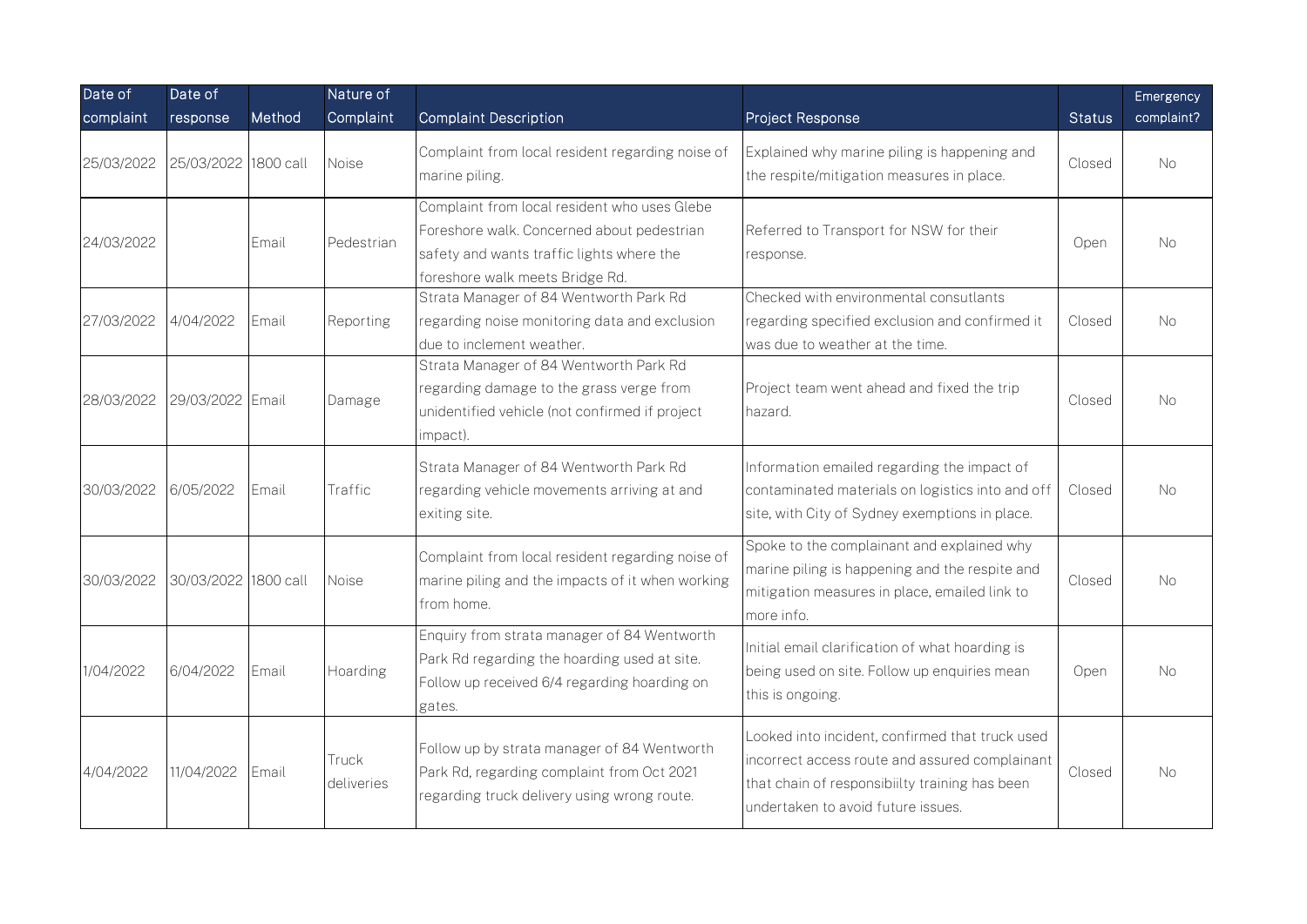| Date of    | Date of          |        | Nature of               |                                                                                                                                    |                                                                                                                                                                                                                                  |               | Emergency  |
|------------|------------------|--------|-------------------------|------------------------------------------------------------------------------------------------------------------------------------|----------------------------------------------------------------------------------------------------------------------------------------------------------------------------------------------------------------------------------|---------------|------------|
| complaint  | response         | Method | Complaint               | <b>Complaint Description</b>                                                                                                       | Project Response                                                                                                                                                                                                                 | <b>Status</b> | complaint? |
| 12/04/2022 | 20/04/2022 Email |        | Construction<br>Impacts | Enquiry from strata manager of 84 Wentworth<br>Park Rd regarding restoration of the footpath on<br>Bellevue St.                    | Details of the schedule for restoration of the<br>paths emailed.                                                                                                                                                                 | Closed        | <b>No</b>  |
| 26/04/2022 | 25/05/2022 Email |        | Vibration               | Enquiry from strata manager of 29 Cook St, Glebe<br>regarding concern about vibration from marine<br>piling.                       | This concern was investigated by noise and<br>vibration consultants. Due to the distance of the<br>building from the piling activity there will be no<br>impacts. Emailed response.                                              | Closed        | No         |
| 29/04/2022 |                  | Email  | Night works             | Local resident objected to nightworks.                                                                                             |                                                                                                                                                                                                                                  | Open          | No         |
| 6/05/2022  | 6/05/2022        | Email  | Truck<br>deliveries     | Local resident complaint about trucks parked in<br>Wentworth Park Rd and unloading at night.                                       | Investigated and confirmed the unloading was<br>not related to project. Acknowledged concerns<br>about trucks parked in the local area. Toolbox<br>talk and reminder to sub-contractors about<br>guidelines of traffic mgt plan. | Closed        | No.        |
| 9/05/2022  | 20/05/2022 Email |        | Truck<br>deliveries     | Follow up by strata manager of 84 Wentworth<br>Park Rd, regarding complaint from March 2022<br>regarding truck deliveries to site. | Clarified by email the conditions of consent<br>relevant to truck movements, the risk<br>assessments undertaken, and the conditional<br>approval obtained from City of Sydney for<br>trucks reversing onto/off the site.         | Closed        | <b>No</b>  |
| 10/05/2022 | 11/05/2022       | Email  | Truck<br>deliveries     | Complaint from strata manager of 84 Wentworth<br>Park Rd regarding OOTM delivery.                                                  | Investigated and found truck delivery was<br>outside TMP hours, working with sub-contractor<br>to avoid recurrence. Explanation provided at<br>CCC meeting 11/5.                                                                 | Closed        | No.        |
| 11/05/2022 | 12/05/2022       | Email  | Noise                   | Complaint from local resident regarding impact of<br>piling noise as working from home.                                            | Emailed the complainant with information about<br>the background and timeframe of the piling<br>work.                                                                                                                            | Closed        | <b>No</b>  |
| 11/05/2022 | 12/05/2022       | Email  | <b>Noise</b>            | Complaint from local resident regarding impact of<br>piling noise as working from home.                                            | Emailed the complainant with information about<br>the background and timeframe of the piling<br>work.                                                                                                                            | Closed        | <b>No</b>  |